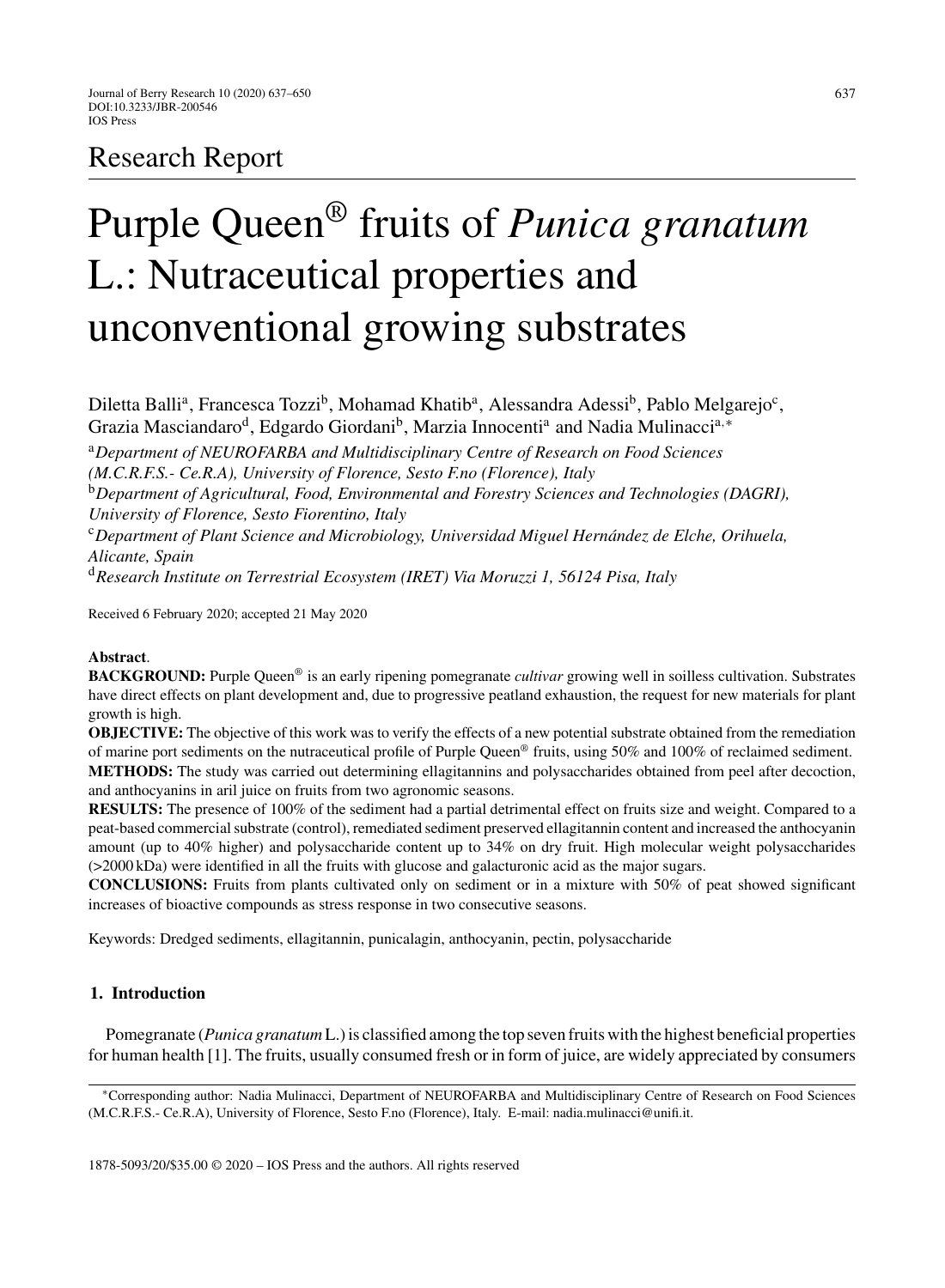and known as good source of nutraceutical compounds [2, 3]. To date, it has been demonstrated that the health benefits from pomegranate are related to the intake of compounds present both in juice, mainly anthocyanins, and in peel (mesocarp + esocarp), mainly ellagitannins and polysaccharides. Pomegranate peel represents the 40–50% of the whole fresh fruit weight, and it is the main by-product obtained after juice extraction [4]. The main bioactive molecules of pomegranate are ellagitannins as  $\alpha$  punicalagin and  $\beta$  punicalagin, together with other minor constituents as ellagic acid and their derivatives [5, 6]. The ellagitannins of pomegranate are water soluble, consequently easily extractable by polar media as hydro-alcoholic solutions or a simply decoction, being these molecules also thermally stable [6]. Furthermore, nowadays, polysaccharides of pomegranate peel, are gaining growing scientific interest thanks to the their antioxidant effects [7], antiglycation and tyrosinase inhibition properties [8], *in vitro* prebiotic properties [9], immunomodulatory and anti-inflammatory effects [10]. It has been observed that a simple water decoction from mesocarp of pomegranate guaranteed the extraction of both ellagitannins and polysaccharides [9], and that this extract showed the ability to counteract initial, intermediate and late stages of colon carcinogenesis in rats, suggesting a possible use of the decoction in primary and secondary prevention of human colon cancer [11].

Purple Queen<sup>®</sup> is greatly appreciated for its productivity and early ripening (second half of August in Alicante and Murcia, Spain). These peculiarities are notably functional for economic and marketing strategies since they broaden the availability of pomegranate fruits for both fresh consumption and processing. Registration has been requested for Purple Queen in various countries outside the European Union, especially in the southern hemisphere to respond to the demand for pomegranate fruit which has strongly increased over recent years.

Peat is one of the main components of substrates used in agriculture. However, due to the progressive exhaustion of peatland, the demand for alternative substrates with suitable physico-chemical properties is increasing. To meet sustainability criteria in the plant nursery industry, attention is currently focused on the reutilization of waste-derived substrates. Among these, dredged remediated sediments have already been proposed as soilless growing media for the cultivation of ornamental and food crops [12, 13].

Dredging, normally performed to guarantee navigability, involves the excavation of sediment from the bottom of water basins and its reallocation in another place [14]. This process generates a huge volume of dredged spoils which must be appropriately managed following national regulations. Unpolluted sediments are generally re-used for beach nourishment and embankments while contaminated sediments, being classified as waste, are placed in landfill. Phytoremediation has proven to be a sustainable technology for reclaiming highly-polluted sediments [15] and for converting sediment into a "techno-soil" able to support vegetation [16, 17]. Hence, the potential reallocation of remediated dredged materials in agriculture could provide an alternative solution to the disposal in landfills and, at the same time, reduce the intensive use of raw material as in the case of the requested peat. As reported by Mattei et al., [13], the cultivation of an ornamental crop in remediated sediments showed a significantly lower environmental impact with respect to the use of traditional peat. Recently, dredged sediments were used as growing media for soilless cultivation of Purple Queen<sup>®</sup> evaluating the plant productivity and the main nutritional characteristic of the juice were evaluated [18]. The authors observed that fruit yield was partially reduced due to the high sediment bulk density which limited overall plant development. At the same time, fruits cultivated on sediment showed a significant increase of soluble solids, fructose and glucose content in the arils, indicating that the presence of sediment promoted greater dry weight accumulation in this tissue.

The present study was focused on the characterization and quantification of the bioactive components of whole fruits (arils and peel) obtained from Purple Queen<sup>®</sup> trees cultivated on dredged remediated sediment as previously described by Melgarejo et al., [18]. An evaluation of the nutraceutical quality of the fruits from two agronomic seasons was carried out determining anthocyanins in juice as well as polysaccharides and ellagitannins in peel after extraction by decoction. To the best of our knowledge, this is the first study investigating the effect of innovative substrates on the main nutritional components of the arils and peel from pomegranate fruits obtained in soilless cultivation.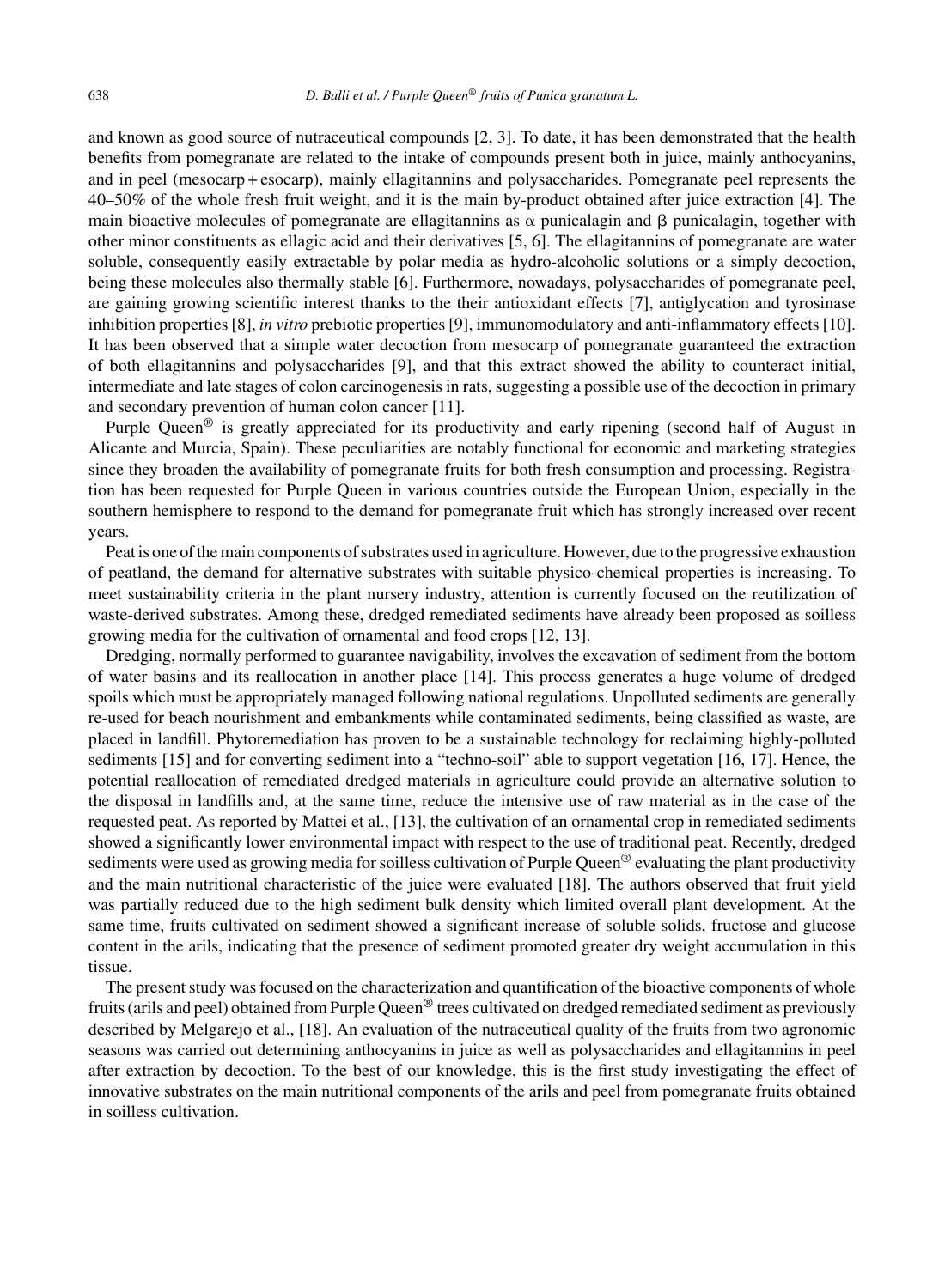| ۰,<br>I |  |
|---------|--|

Main chemical parameters of the commercial peat substrate (0), mixture sediments: peat v/v 1 : 1 (50), and remediated sediment used as pure (100). The values are the mean  $(n=3)$  and standard deviation (in brackets)

| Parameters         | $\mathbf{0}$ | 50         | 100        |  |  |  |  |
|--------------------|--------------|------------|------------|--|--|--|--|
| pH                 | 6.2(0.1)     | 7.9(0.2)   | 8.21(0.3)  |  |  |  |  |
| $EC$ ( $\mu$ s/cm) | 1129(7)      | 596 (14)   | 352(16)    |  |  |  |  |
| $NH_3$ (mg/L)      | 1.03(0.19)   | 0.25(0.03) | 0.08(0.03) |  |  |  |  |
| $NO3- (mg/L)$      | 304(1)       | 190 (18)   | 26(0.1)    |  |  |  |  |
| $TN(\%)$           | 1.3(0.2)     | 0.29(0.01) | 0.12(0.02) |  |  |  |  |
| $PO_4$ (mg/L)      | 16.8(0.2)    | 0.4(0.0)   | 0.4(0.0)   |  |  |  |  |
| Chloride (mg/kg)   | 20.5(0.2)    | 12.4(2.1)  | 11.4(0.5)  |  |  |  |  |
| $K$ (mg/kg)        | 65(5)        | 19(0.5)    | 9(0.1)     |  |  |  |  |
| $Mg$ (mg/kg)       | 22.1(0.3)    | 11.4(0.2)  | 8.4(1.5)   |  |  |  |  |
| $Ca$ (mg/kg)       | 114(1)       | 67(2)      | 31(4)      |  |  |  |  |
| $Cu$ (mg/kg)       | 14.1(0.3)    | 43.7(0.9)  | 55.4 (1.2) |  |  |  |  |
| $Zn$ (mg/kg)       | 13(1)        | 170(8)     | 194 (7)    |  |  |  |  |
| $Ni$ (mg/kg)       | 0.2(0.0)     | 35(2)      | 39(2)      |  |  |  |  |
| $Pb$ (mg/kg)       | 1.4(0.0)     | 34(3)      | 38(6)      |  |  |  |  |

# **2. Materials and methods**

#### *2.1. Experimental design and fruit sampling*

Purple Queen® plants were cultivated in a remediated dredged sediment as described by Melgarejo et al. [18]. Briefly, the sediments were dredged from the Livorno port (Italy) and were subjected to three years of phytoremediation as described by Masciandaro et al. [16]. Afterwards, the sediment underwent three months of landfarming, a bioremediation consisting in periodic aeration and irrigation of the sediment in order to homogenize the matrix. The remediated sediment was used to prepare two growing substrates: PQ-100 (PQ2017- 100 and PQ2018-100 samples), the remediated sediment alone, and PQ-50 (PQ2017-50 and PQ2018-50 samples) derived from the remediated sediment mixed with a traditional peat-based commercial substrate  $(1:1, v/v)$ . The same peat-based commercial substrate present in PQ-0 was used as control treatment (PQ2017-0 and PQ2018-0 samples). Moreover, samples of Purple Queen<sup>®</sup> fruits purchased in the local market were also analyzed (PQ-C) as further control samples. The main physico-chemical parameters of the substrates are presented in Table 1.

The fruit samples used in this experiment were harvested at full ripening at the end of two growing seasons (2017 and 2018). All plants (PQ-0, PQ-50 and PQ-100) received a complete Hoagland nutrient solution, composed of KNO<sub>3</sub>, NH<sub>4</sub>NO<sub>3</sub>, K<sub>2</sub>SO<sub>4</sub>, HNO<sub>3</sub>, H<sub>3</sub>PO<sub>4</sub>, and a complex mix of microelements [18]. The arils and peel (mesocarp + exocarp) used for the analyses are presented in Table 1S.

#### *2.2. Standards and reagents*

All solvents were of analytical HPLC grade from Sigma Aldrich (St. Louis, Missouri, USA). Ultrapure water was obtained by the Milli-Q-system (Millipore SA, Molsheim, France). Ellagic acid (purity  $\geq$  95%) and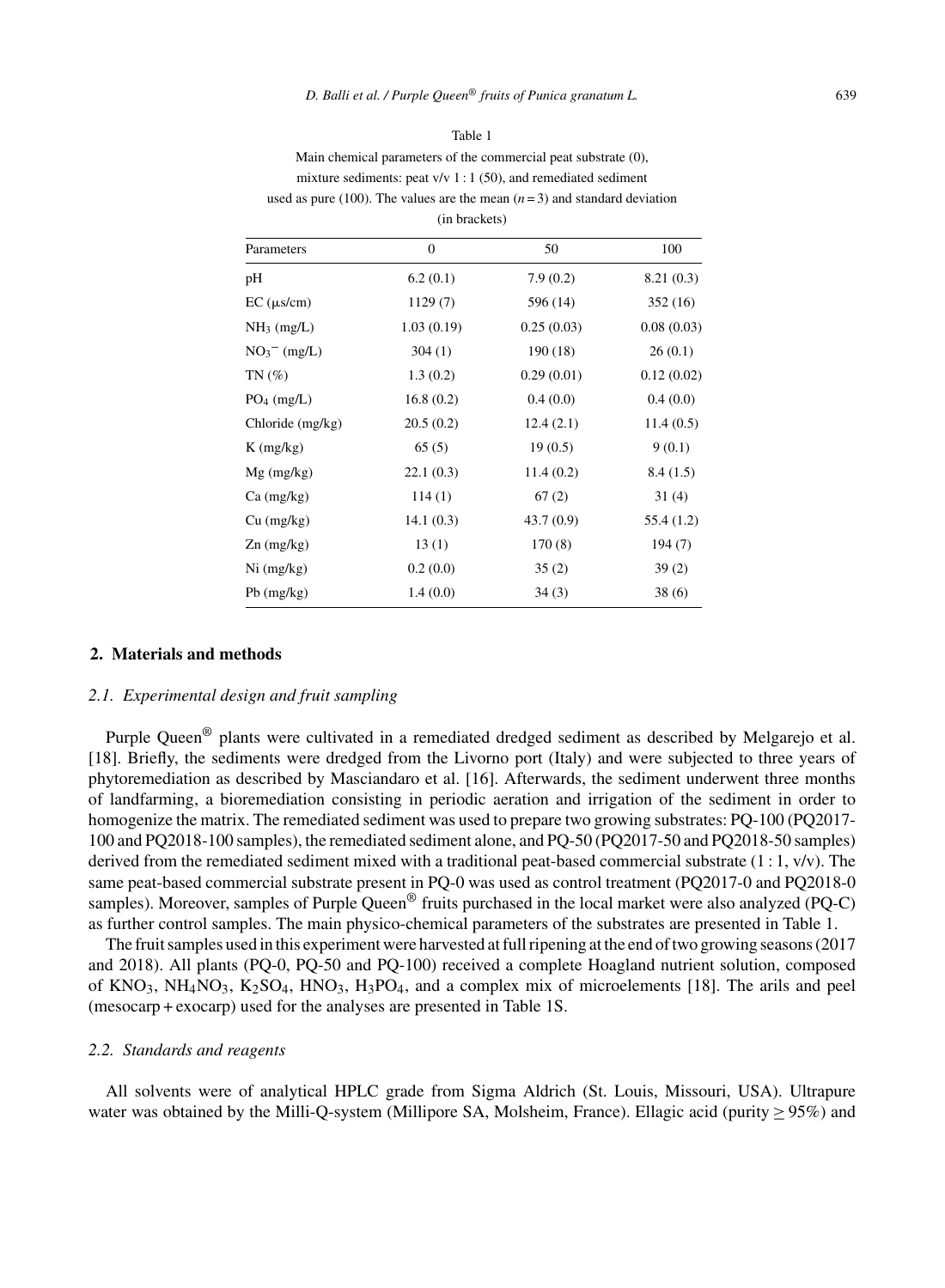punicalagin (purity ≥ 98%) were purchased from Sigma Chemical Co. (St. Louis, MO, USA). Oenin chloride (purity ≥ 95%) was purchased from Extrasynthese (Genay, France). Dextrans at different molecular weights (2000, 1100, 410, 150, and 50 kDa) and sucrose (360 Da) used for SEC analyses were from Sigma-Aldrich, USA. The ellagitannins were quantified according to their maximum absorption at either 380 nm using a fivepoint calibration curve of a racemic mixture of  $\alpha$  punicalagin and  $\beta$  punicalagin (purity  $\geq$  99%, linearity range  $2-5 \mu$ g, R<sup>2</sup> = 1.000) or 370 nm using a five-point calibration curve of ellagic acid (purity 95%) (linearity range 0–1.7  $\mu$ g,  $R^2$  = 1.000). The anthocyanins were quantified at 520 nm with a four-point calibration curve of oenin chloride (purity > 95%; linearity range 0–2.6  $\mu$ g, R<sup>2</sup> = 0.999).

# *2.3. Anthocyanins from arils*

Arils from PQ2018 (0; 50; 100) and Purple Queen<sup>®</sup> commercial sample (PQ-C) were used for the preparation of juices using a domestic Hurom extractor which guarantees the preparation of juices through a rapid process at low temperatures. The arils derived from fruits collected from the different soils were divided into three aliquots to obtain a triplicate. Each juice was diluted  $(1:1, v/v)$  with ethanol (2% HCOOH) to better stabilize the solution before analysis. The samples were centrifuged at 14000 rpm for 5 min, the supernatant was recovered and analyzed by HPLC-DAD-MS.

#### *2.4. Ellagitannins and polysaccharides from peel*

The peel and arils from fruits  $(n = 10)$  were manually separated, weighted and freeze-dried until constant weight was reached. The freeze-dried peel (5 g) was boiled in 200 mL of ultrapure water, for 1 h as for Khatib et al., [9]. The supernatant was recovered after cooling and centrifugation (4500 rpm, 8 min, 4◦C) and taken to a final volume of 200 mL with ultrapure water. Ten mL were used for the analysis of ellagitannins. The remaining amount of supernatant was treated with 300 mL of ethanol and kept at 0◦ C to induce polysaccharides precipitation. After centrifugation (4500 rpm, 8 min, 4◦C) the recovered polysaccharides were freeze-dried and weighed to calculate the yield.

# *2.5. HPLC-DAD analysis of phenolic extracts*

The ellagitannins in peel and juice and the anthocyanins in juice were analyzed using a HP 1200 L liquid chromatograph equipped with a DAD detector (Agilent Technologies, Palo Alto, CA, USA) after removing suspended solids by centrifugation at 14,000 rpm for 10 min. A Kinetex, 100, EC-C18 (30  $\times$  3 mm, 2.6  $\mu$ m, Agilent, USA) column was used to determine the two phenolic subclasses by a single chromatographic run; solvent A was CH<sub>3</sub>CN and solvent B was H<sub>2</sub>O acidified by HCOOH ( $3\%, v/v$ ). The elution profile was as follow: 0–8 min, 5–25% A (v/v); 8–18 min, 25% A (v/v); 18–20 min, 25–95% A(v/v); 20–26 min, 95% A (v/v). Total time of analysis was 28 min, equilibration time 10 min, and flow rate 0.4 mL/min. Injection volume:  $2 \mu L$  for ellagitannins extracts (decoction) and  $10 \mu L$  for anthocyanins extracts (centrifuged juices). Chromatograms were recorded at 370 nm, 380 nm and 520 nm.

#### *2.6. MS analysis*

The extracts from decoction and juices from arils were analyzed on a quadrupole ionic trap LTQ (Thermo Finnigan) coupled to an HPLC (Thermo Finnigan Surveyor, San Jose, CA, USA); the HPLC conditions were the same used for the HPLC-DAD analysis. The analyses were conducted with the following ESI parameters (electrospray ionization): Sheath Gas Flow Rate: 35; Aux Gas Flow Rate: 10; Sweep Gas Flow Rate: 7; Spray Voltage: 4.20 V; Capillary temperatures: 280◦C; Capillary Voltage: –23 V; Tube Lens: –53. Acquisition for mass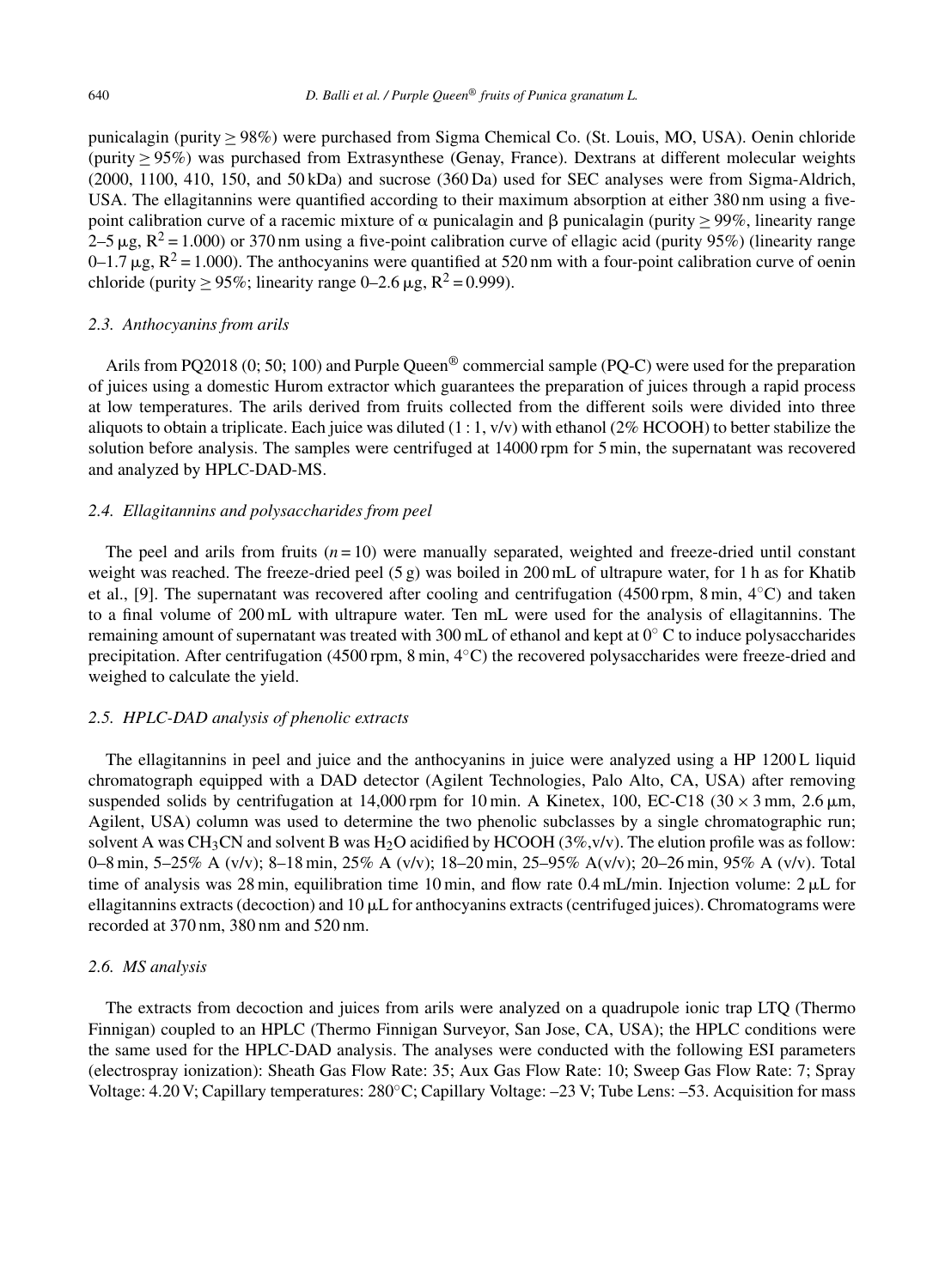analysis was performed in negative and positive ions in full spectrum scan in the range of m/z from 100 to 1800. Further MS analyses were performed with a LC-MS system consisting of an UHPLC-MS system Agilent Infinity Lab LC/MSD. The HPLC conditions were the same used for the HPLC-DAD analysis. The analyses were conducted with the following ESI parameters (electrospray ionization): drying gas flow and temperature: 10.5 L/min, 350◦C, respectively; nebulizer pressure 1811 Torr; capillary voltage 3500 V. Acquisition for mass analyses was performed in negative and positive ions in full spectrum scan in the range of m/z from 100 to 1800. Different fragmentor voltages were utilized at 70 V and 200 V for negative ion mode and at 200 V and 300 V for positive ion mode.

#### *2.7. Size exclusion chromatography (SEC) for polysaccharides*

The samples containing the total polysaccharides were analyzed by SEC to determine the apparent molecular weight of the main constituents. Briefly, after freeze drying the samples were dissolved in distilled water at a final concentration close to 0.5 mg/mL. The samples were analyzed according to as Chamizo et al., [19] using a Pro Star HPLC Chromatograph (Varian USA) equipped with a refractive index detector (mod 355), using two columns, PolySep-GFC-P 6000 and PolySep-GFC-P 4000 from Phenomenex, USA, connected in series. The columns (700 mm length and 7.8 mm internal diameter) had separation ranges of 100 kDa to 15 MDa and 0.3 to 400 kDa. HPLC-grade water was used for the isocratic elution, with a flow of 0.6 mL/min, and total time of 70 min. Blue-dextrans at various molecular weights ranging from 50 kDa to 2000 kDa were used as internal standards to determine the hydrodynamic volume of the main polymers.

#### *2.8. Sugars analysis*

The two samples (PQ-C and PQ2018-100) were dialysed (cut-off 12–14 kDa), freeze-dried and treated according to Nunes et al., [20] for the determination of neutral sugars after acid hydrolysis  $(H_2SO_4, 72\%)$  and conversion to the corresponding alditol acetates. Gas chromatography was performed using a Hewlett-Packard 5890 with a split injector (split ratio 1 : 60) and FID detector. A 25 m column CP-Sil-43 CB (Chrompack, Holland) with 0.15 mm i.d. and 0.20  $\mu$ m film thickness was used. With the injector and detector operating at 220 $\degree$ C, the following temperature program was used: 180◦C for 5 min and 200◦C for 20 min, with a rate of 0.5◦C/min; linear velocity of the carrier gas (H2) was set at 50 cm/s at 200◦C. In addition, uronic acids were colorimetrically determined using m-phenylphenol as previously reported [20].

# *2.9. Statistics*

Results were expressed as mean  $\pm$  SD using EXCEL software (version 2013) in-house routines. One-way ANOVA and F-test (*p* < 0.05) by Microsoft Excel statistical software and Fisher's LSD (DSAASTAT software v. 1.1, Onofri, Pisa, 2007) were used to point out significant differences. The mean value set of quantitative parameters from each cultivar was used to visualize in a heatmap the correlation distance among variables and average linkage among objects by adopting the CLUSTVIS on line tool [\(https://biit.cs.ut.ee/clustvis/](https://biit.cs.ut.ee/clustvis/)).

#### **3. Results and discussion**

# *3.1. Morphological characteristics of Purple Queen*® *fruits*

As reported in Table 1S, all the fruits showed a similar mean weight for both 2017 and 2018; control fruits (PQ-0), although the plants were cultivated in pots, showed a mean weight of 299 g which was comparable to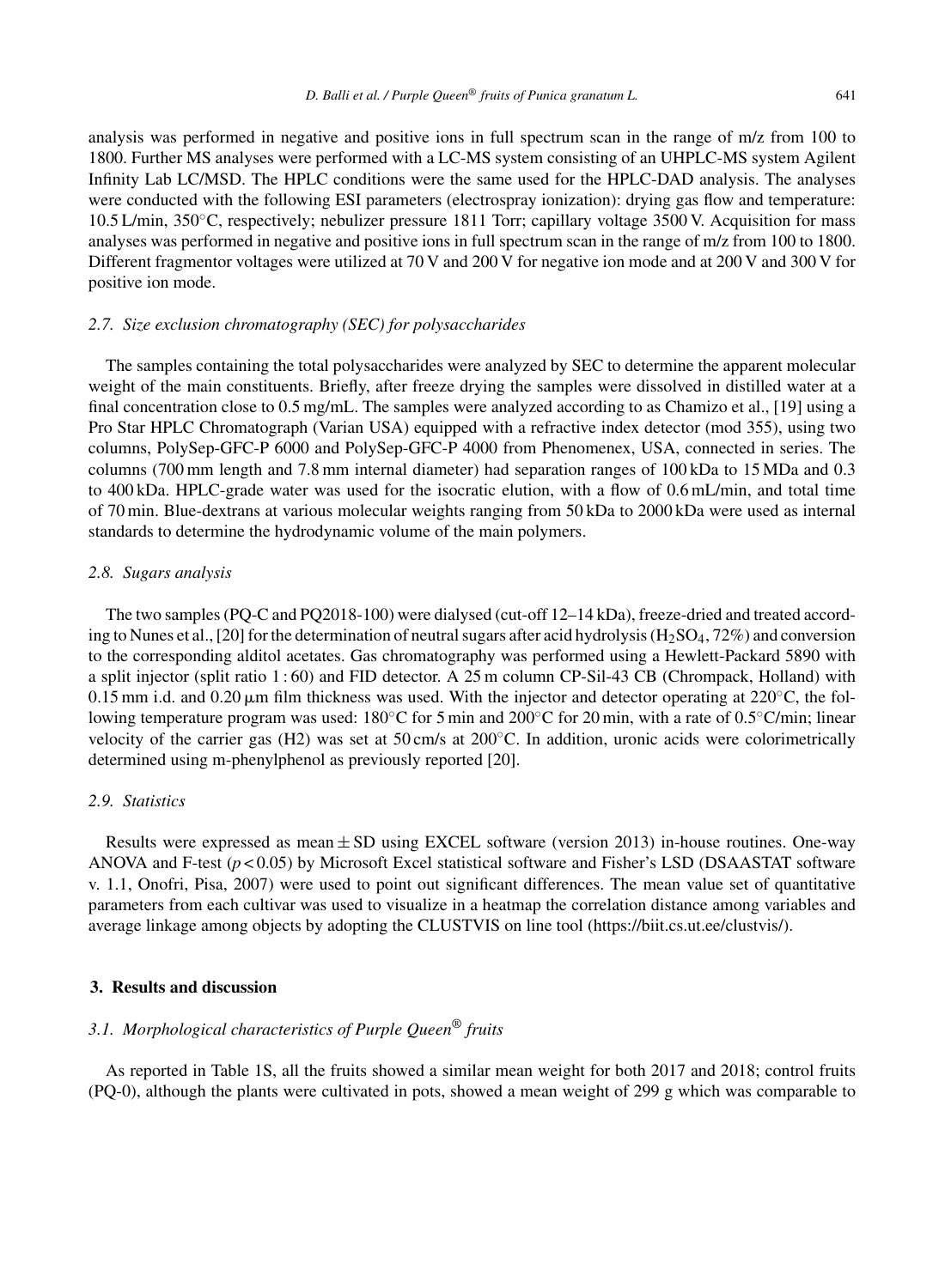that of the commercial fruits (PQ-C) at 303 g. The presence of sediments in both the tested percentages negatively affected fruit size. Whole fruits, arils and peel total weight followed a common trend with PQ-0 > PQ-50 > PQ-100 in both the years. These findings clearly indicate that the physical and chemical composition of the sediments (Table 1), different from peat, induced plant stress resulting in a lower plant productivity as previously highlighted [12, 18].

#### *3.2. Anthocyanins in juice*

In order to investigate on specific differences in the amount of the single compounds, the qualitative and quantitative evaluation of anthocyanins was carried out by HPLC-DAD-MS. The anthocyanin chromatographic profiles of fruits collected in 2017 showed similar patterns for the produced juices independently from the substrate (data not shown). In light of these preliminary findings, the fruits collected in 2018 were used also to carry out a quantitative evaluation. As expected, the anthocyanin fingerprints were similar to those found in Purple Queen® from 2017 and to profiles reported in the literature for other varieties [5] (Fig. 1SA).

The absence of  $\alpha$  and  $\beta$  punicalagins in our samples is linked to the method applied to obtain the juices from arils only, unlike most commercial pomegranate juices which are usually made by pressing half of the whole fruit, meaning a co-extraction of some ellagitannins from peel [5]. The anthocyanins identification (Table 2S) was performed by MS analyses in positive ionization mode at different fragmentation energies by identifying the molecular ion and the corresponding aglycone (Fig. 2S–6S). The resulted profiles highlighted the presence of the same anthocyanins already reported in the literature [5] in several very different varieties of pomegranate [21]. MS results highlighted that the dredged sediment did not modify the qualitative profile of the anthocyanins. The use of the sediments particularly influenced the concentration of cyanidin-3,5- diglucoside which showed the highest values (140 mg/L) in the PQ2018-100 sample; the control (PQ2018-0) showed the lowest value (90 mg/L). Moreover, Fig. 1A shows that also cyanidin-3-glucoside was significantly increased in 2018 fruits cultivated on sediment-based media (100% and 50%) with respect to the control (PQ2018-0) and commercial fruit (PQ-C). It should be pointed out that an environmental factor, such as the growing media, positively affected the content of cyanidin, an important molecule with beneficial qualities such as neuroprotective, antioxidant and anti diabetic properties [22]. An opposite trend was observed for delphinidin-3,5-diglucoside which resulted statistically higher in control fruit compared to the other treatments, although with slight differences (Fig. 1A). The total anthocyanins ranged from 171 to 233 mg/L in PQ2018-0 and PQ2018-100, respectively (Fig. 1B).

It is noteworthy that both PQ-100 and PQ-50 from 2018 samples were richer in anthocyanins than the control and commercial fruit (PQ2018-0 and PQ-C, respectively). Based on these results, plants PQ2018-100 and PQ2018-50 synthetized higher anthocyanins content in response to a greater stress, presumably caused by the sediment. Previous data regarding anthocyanins content in Purple Queen grown under the same reclaimed sediment did not evidence significant variations, probably due to a different extraction procedure and the application of analytical methods based on the spectrophotometric determination of the total anthocyanins [18].

Findings from fruits of fifteen Iranian varieties of pomegranate indicated 252 mg/L as the highest anthocyanin content determined by HPLC-DAD [23]. Comparing these results with the amount measured in Purple Queen<sup>®</sup>, it turns out that this variety is a good source of anthocyanins, with values comparable to those of the richest Iranian varieties even when grown on pure remediated sediments (PQ2018-100).

Anthocyanins are well-known to have a strong positive impact on human health [4] and, although there are no fixed values for anthocyanins intake, in 2013 the Chinese Nutrition Society, suggested providing a daily intake of at least 50 mg.

The importance of finding new substrates for cultivation suitable to maintain or even better to increase the phenolic expression of the anthocyanins in arils, is certainly of great interest, since pomegranate juice is the only part of the fruit usually consumed so far.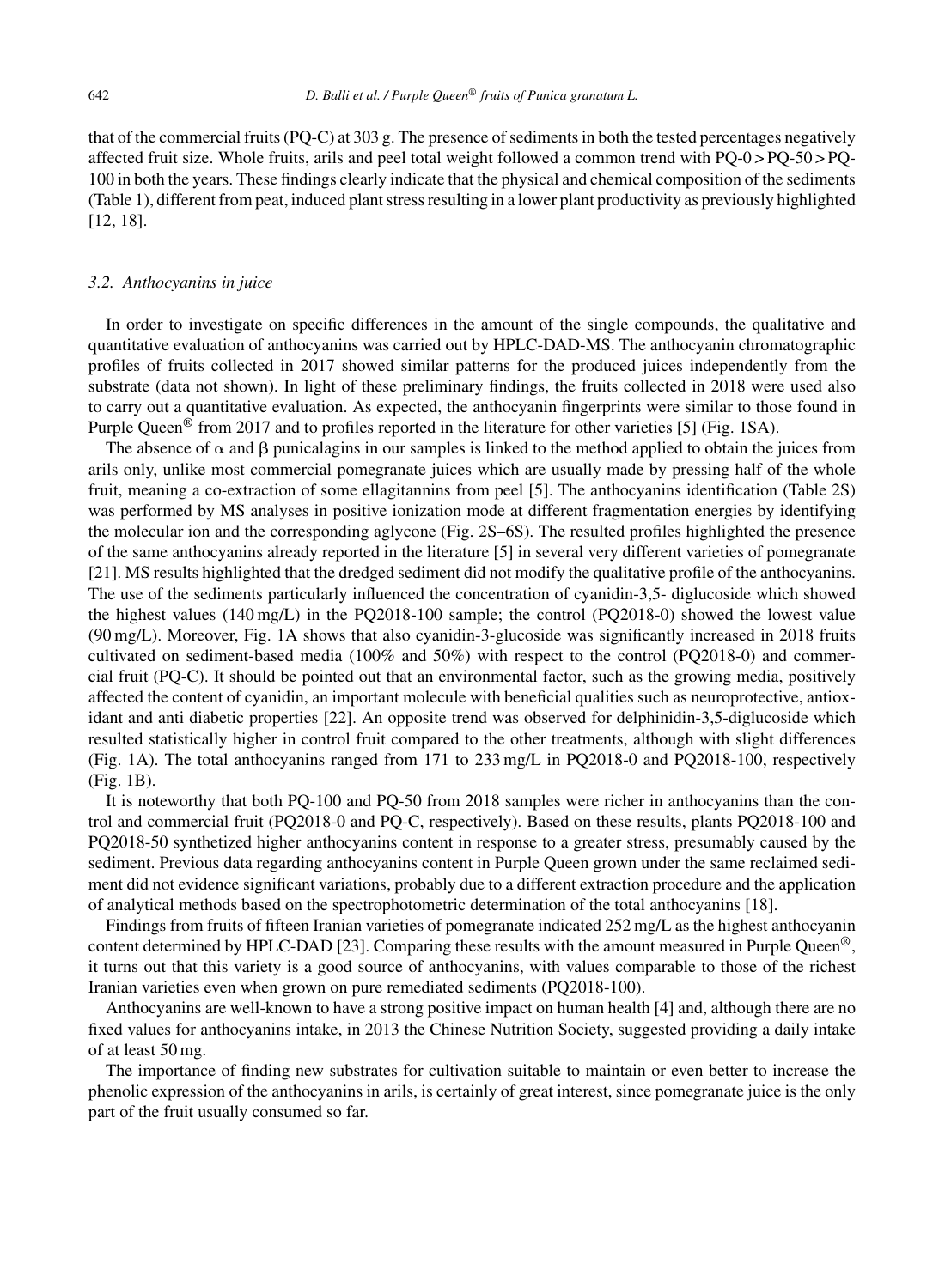

Fig. 1. Anthocyanins in juices obtained from fruits PQ-0, PQ-50, PQ-100 and PQ-C collected in 2018: a) distribution of the main compounds, and b) total anthocyanins content. The data are expressed as mg/L as a mean of a triplicate. Error bar represent the standard deviation. Different letters mean statistically significant differences (*p* < 0.05).

# *3.3. Ellagitannins from peel*

The peel is known to be as the richest tissue of pomegranate fruit in terms of ellagitannins and polysaccharides, two classes of bioactive compounds that are well soluble and chemically stable in hot water [9]. Due to these properties, in this work, peel extraction was carried out by applying a decoction because this procedure resulted suitable to efficiently recover both ellagitannins and polysaccharides with high yields. The possibility of using only water as extractive solvent can be strategic to facilitate the valorization of this by-product obtained in large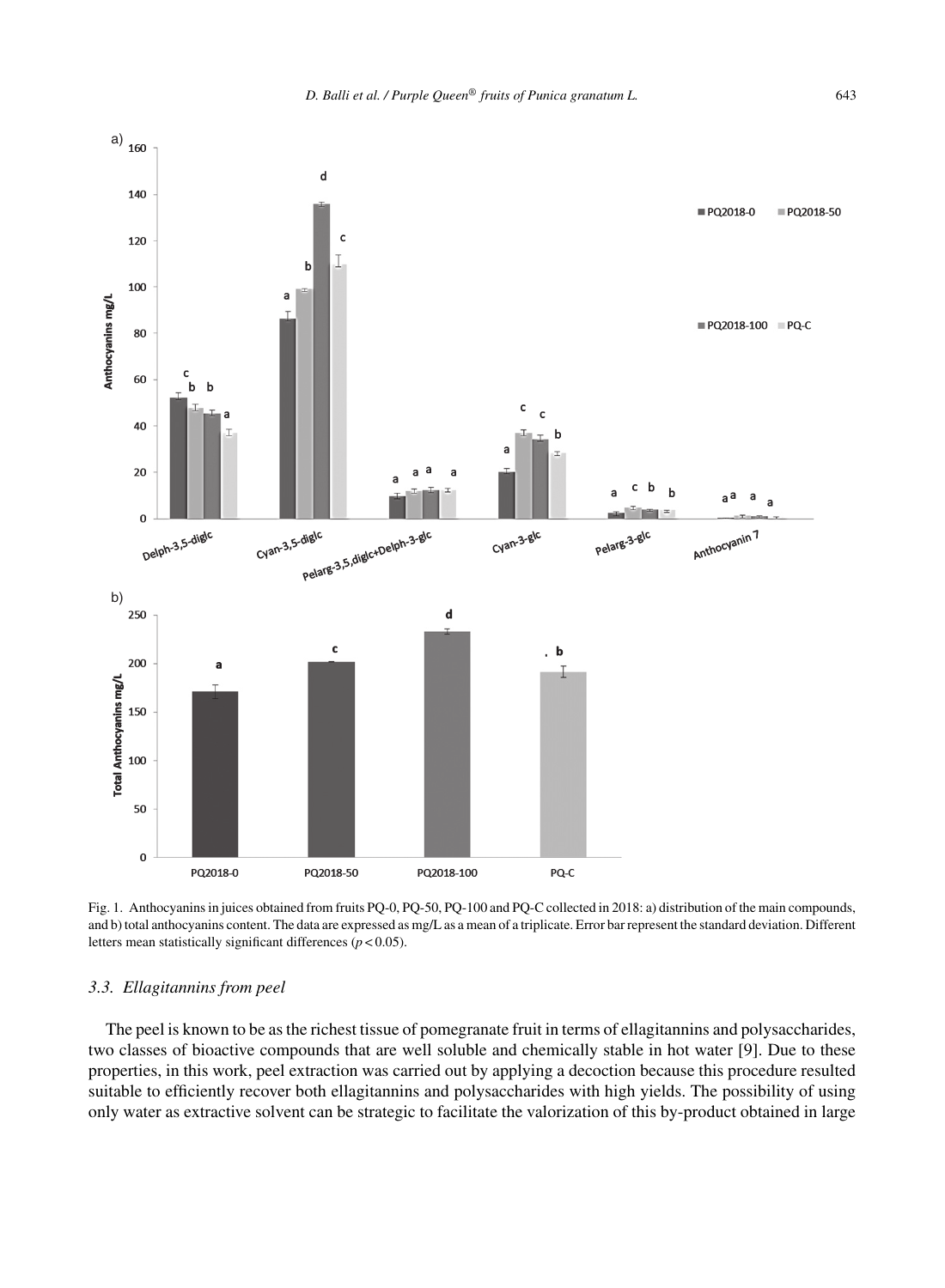

Fig. 2. Total ellagitannins in decoction of peel: samples PQ2017 and PQ2018 grown with different media (sediments % of 0; 50; 100) compared to Purple Queen<sup>®</sup> commercial sample (PQ-C). Data (mg/g DW) are mean of a triplicate. Different letters mean statistically significant differences ( $p < 0.05$ ).

Table 2

Ellagitannins in the decoction of peel of Purple Queen® (PQ) samples collected in 2017 and 2018 grown in pots in different conditions (PQ-0;PQ-50;PQ-100); PQ-C was a commercial sample from 2018. Data (mg/g DW) are a mean a triplicate with SD values in brackets

| Compounds                    | $PQ-0$     |            | <b>PQ-50</b> |            | $PQ-100$   |            | PQ-C       |
|------------------------------|------------|------------|--------------|------------|------------|------------|------------|
|                              | 2017       | 2018       | 2017         | 2018       | 2017       | 2018       | 2018       |
| Ellagitannin derivative (1)  | 1.8(0.04)  | 0.8(0.02)  | 2.1(0.03)    | 2.6(0.02)  | 2.6(0.05)  | 2.2(0.05)  | 1.9(0.05)  |
| galloyl-hexoside (2)         | 12.5(0.05) | 7.1(0.02)  | 18.6(0.05)   | 22.5(0.05) | 19.1(0.04) | 22.5(0.05) | 19.3(0.01) |
| $\alpha$ punicalagin (3)     | 8.0(0.02)  | 7.2(0.05)  | 11.6(0.01)   | 11.7(0.03) | 8.8(0.04)  | 9.0(0.03)  | 17.5(0.03) |
| $\beta$ punicalagin (4)      | 21.9(0.04) | 14.7(0.04) | 27.9(0.01)   | 27.5(0.02) | 24.5(0.05) | 23.9(0.02) | 39.2(0.02) |
| Ellagitannin derivative (5)  | 1.2(0.03)  | 0.7(0.02)  | 0.7(0.02)    | 1.3(0.04)  | 0.6(0.01)  | 0.5(0.04)  | 1.9(0.04)  |
| Ellagic acid derivative (6)  | 1.5(0.01)  | 0.9(0.05)  | 0.9(0.08)    | 1.5(0.03)  | 0.7(0.01)  | 0.8(0.01)  | 2.0(0.04)  |
| Ellagic acid pentoside (7)   | 1.1(0.03)  | 2.3(0.03)  | 1.4(0.01)    | 1.7(0.02)  | 1.4(0.03)  | 1.4(0.02)  | 1.3(0.03)  |
| Ellagic acid $(8)$           | 1.8(0.07)  | 3.9(0.01)  | 4.7(0.01)    | 3.3(0.10)  | 3.8(0.04)  | 3.9(0.01)  | 2.2(0.04)  |
| Ellagic acid derivative (9)  | 0.1(0.01)  | 0.7(0.05)  | 0.1(0.03)    | 0.2(0.02)  | 0.1(0.01)  | 0.1(0.01)  | 0.2(0.01)  |
| Ellagic acid derivative (10) | 0.1(0.01)  | 0.1(0.01)  | 0.1(0.01)    | 0.2(0.01)  | 0.1(0.01)  | 0.1(0.01)  | 0.3(0.02)  |

quantities during the juice production [9]. Applying this process, it is also possible to propose the use of the dry decoction, almost representing the 70% of the dry weight of the peel, as a new functional ingredient to enrich different foods with ellagitannins and pomegranate polysaccharides.

Analogously to what observed for the anthocyanins, the phenolic components detected in Purple Queen® decoction (mass spectra in Fig. 7S–10S), were the same as those previously found in other varieties [5] (Table 2S), with galloyl-hexoside (2),  $\alpha$  punicalagin (3),  $\beta$  punicalagin (4), ellagic acid pentoside (7) and ellagic acid (8) resulting as the principal ellagitannins (Table 2). All the chromatographic profiles related to the ellagitannins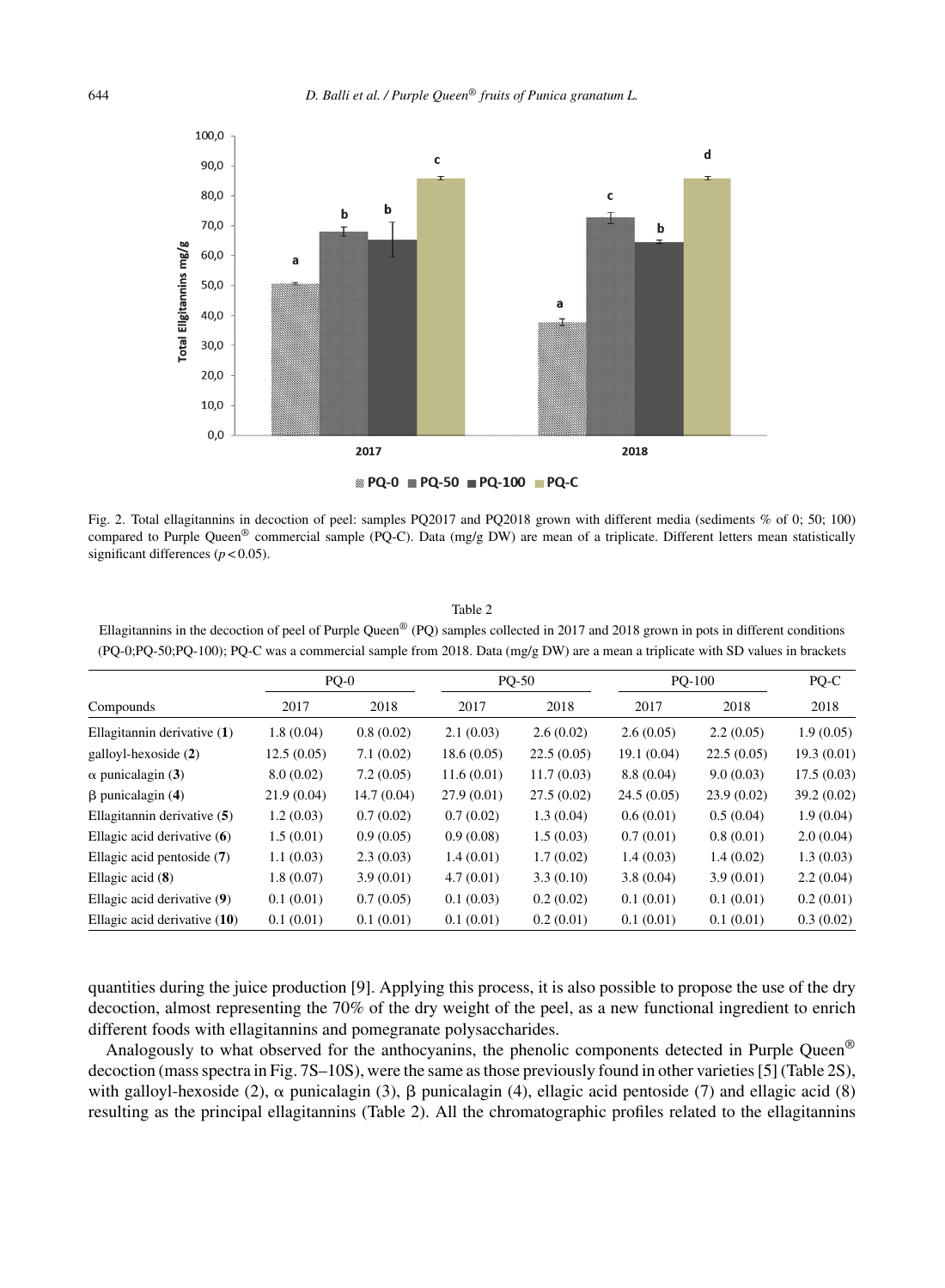found in peel grown in 2017 and 2018 in the different substrates resulted very similar and almost completely super imposable (Fig. 1SB). It can be said that the presence of remediated dredged sediments did not induce changes in the biosynthetic pathways of these phenolic compounds. The ellagitannins content in the fruits harvested in the two seasons showed a similar trend (Fig. 2): the presence of sediment mixed with peat (i.e. PQ-50) determined the maximum increase in both years, with a more pronounced effect on the fruits of 2018, while the highest concentration of ellagitannins was found in the commercial sample (PQ-C). The amount of  $\alpha$ and  $\beta$  punicalagins in Purple Queen<sup>®</sup>, cited as major ellagitannins responsible for the majority of the biological properties of pomegranate, ranged from 54% to 60% of total phenols for all the fruits grown in pots, while the percentage increased in the commercial sample (PQ-C) with approximately 70% of the total content (Table 2).

The values reported in the literature for total ellagitannins in pomegranate peel range from 67 mg/g to 262 mg/g DW depending on the different varieties, geographical and environmental factors [5, 9, 24]. Findings from a previous work on Wonderful and Laffan varieties showed that the total ellagitannins extracted with a hydroalcoholic medium (ethanol 70%) and hot water gave very similar amounts [6].

In our samples, the mean values for total ellagitannins extracted by decoction ranged from 38 to 85 mg/g dry peel (Fig. 2) confirming that Purple Queen<sup>®</sup> is a variety with a medium content of ellagitannins. To the best of our knowledge, this is the first study to evaluate ellagitannins in peel of the Purple Queen<sup>®</sup> variety and compare the content obtained from pomegranate plants grown in pots on different substrates grounds containing peat and remediated dredged sediments.

#### *3.4. Polysaccharides from peel*

Pomegranate peel has been recognized to be a good source of polysaccharides, representing approximately 10–12% of the fruit dry weight and being mainly present as pectin [7, 9, 10, 25]. Several biological properties concerning the polysaccharides of pomegranate have been recently highlighted in the literature: immunomodulatory activity [10], scavenging properties, and ability to reduce the growth of tumors in mice in combination with doxorubicin [8], and *in vitro* prebiotic activity [9] contributing to maintain the health of human microbiota.



Fig. 3. Total polysaccharides in Purple Queen® fruit samples collected in 2017 and 2018 from the three treatments compared with a commercial sample (PQ-C). Data (mg/g DW) are the mean of a triplicate. Different letters mean statistically significant differences  $(p < 0.05)$ .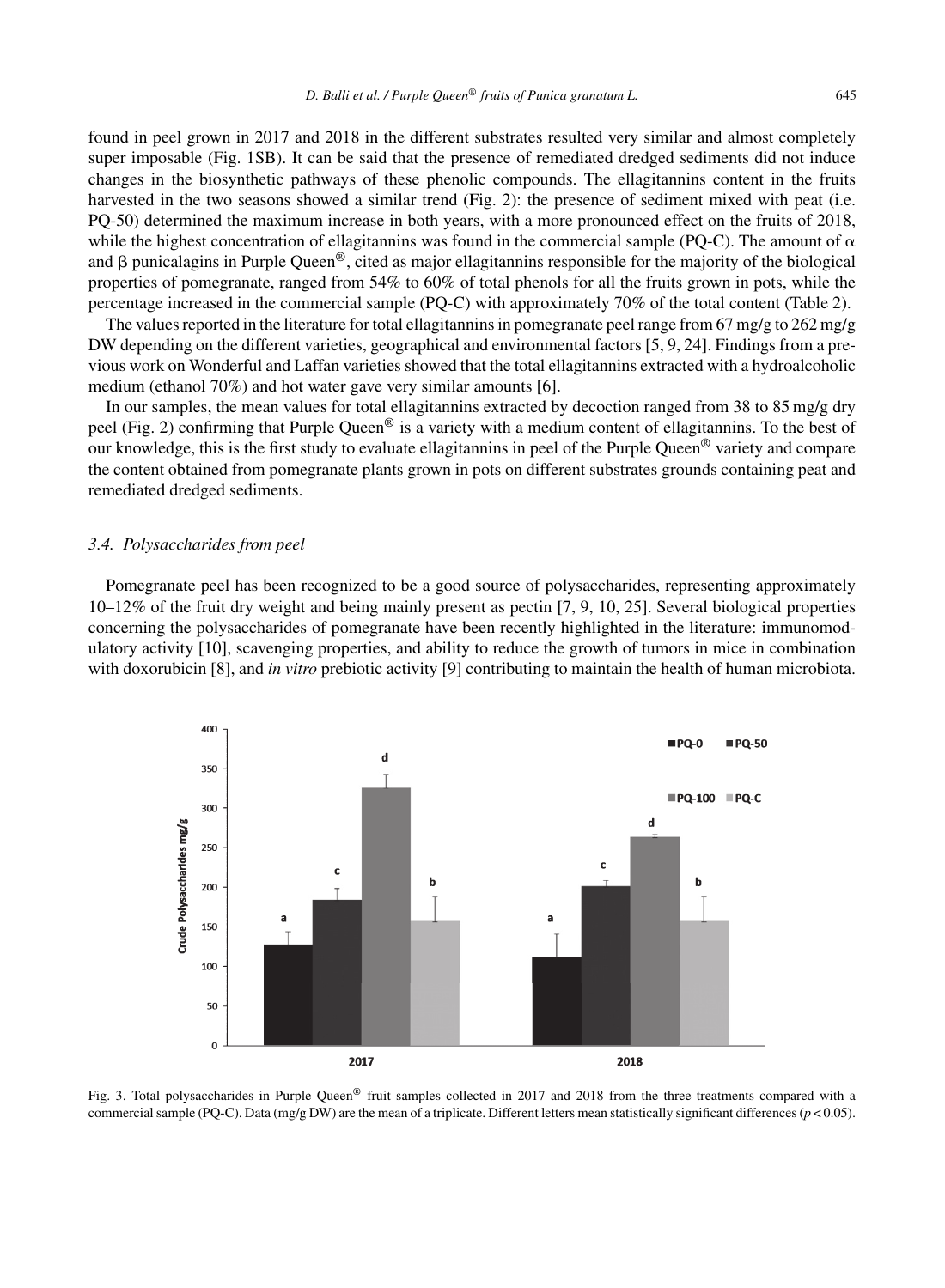

Fig. 4. Distribution of the apparent molecular weight determined by SEC for the whole polysaccharide fractions recovered after decoction by ethanol addition; data are expressed as peak area % on total areas; *H, high molecular weight; L, low molecular weight.*



Fig. 5. Sugars composition of Purple Queen® commercial (PQ-C) and Purple Queen® 2018 with 100% of sediment (PQ2018-100). The results are expressed in  $\mu$ mol% as a mean of a duplicate.

In light of these studies, although polysaccharides of pomegranate can be considered a part of the bioactive molecules of the fruit, scarce data are available on their structure and no information is available on Purple Queen<sup>®</sup> till now. In this study, initially, the yields in total polysaccharides were gravimetrically evaluated after precipitation induced by ethanol from decoction. As shown in Fig. 3, similar values were obtained for the 2017 and 2018 samples: the increased content of polysaccharides resulted proportional to the percentage of remediated sediment in the substrate. The amount of polysaccharides found in fruits of plants cultivated in remediated sediment (PQ-100) showed a strong increment in both years with respect to the values measured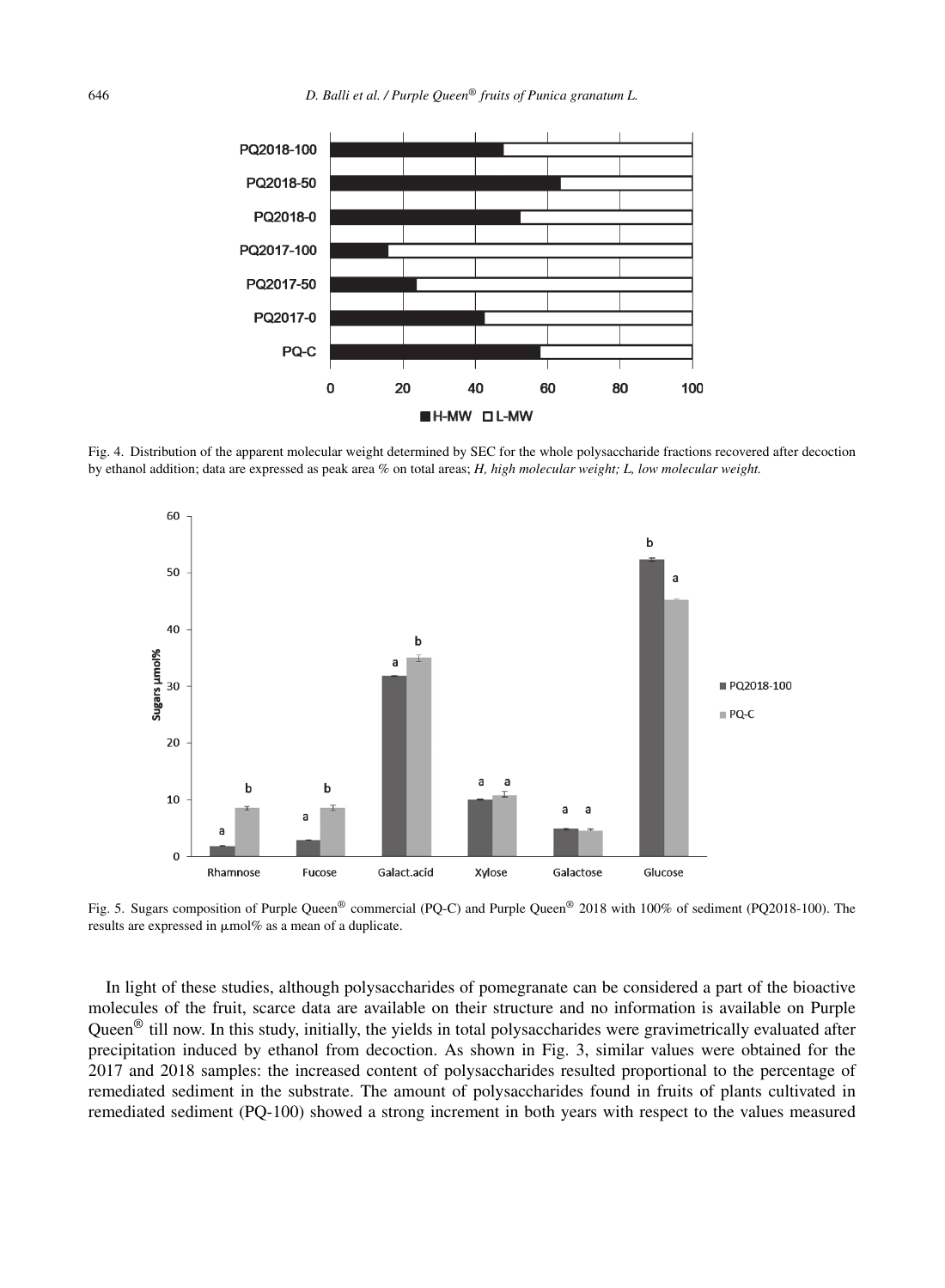

Fig. 6. Heatmap based on the average values of the quantitative morphological and biochemical parameters.

for the commercial sample (PQ-C). The total percentage of polysaccharides expressed in the dry weight of peel ranged from approximately 12% in PQ2017-0 to a maximum of 32% in PQ2017-100. These amounts are clearly greater with respect to other pomegranate varieties [9]. In general, the increase of polysaccharides production in plants has been associated to abiotic stresses, like water deficit, nevertheless no data are available regarding the effect of reclaimed sediment on these compounds. A greater accumulation of total soluble solids has been observed also in strawberries and pomegranates fruits from plants grown on the same reclaimed sediment [18, 26], associated to the stress induced by the sediment with unsuitable physical characteristics, such as high bulk density and low porosity. Therefore, the increase of polysaccharides contributes to the enhanced accumulation of dry weight within the fruit peel, in agreement with previous observation [18].

To evaluate possible changes in the apparent molecular weight (hydrodynamic volume) of the main polysaccharides, the samples were analyzed by SEC, using a pool of dextrans to determine the hydrodynamic volume of the main polysaccharides recovered after decoction from the peel of Purple Queen<sup>®</sup> samples. Figure 4, in reference to the two samples of 2017 and 2018 without the presence of sediment (PQ-0), shows very similar profiles with about 50% constituted by oligosaccharides (white column, <0.36 kDa) and approximately the other 50% by polysaccharides at high molecular weight (black column) with values >2000 kDa. On the other hand, the samples grown on 100% remediated dredged sediment show different profiles, particularly for the fruits of 2017. On the opposite, samples collected in 2018 have a similar polysaccharides distribution for all pot-grown plants with an almost superimposable profile of PQ2018-50 compared to the commercial sample (PQ-C). Therefore, concerning the biosynthesis of polysaccharides, the major changes in terms of molecular weight distribution were observed for the younger plants from 2017, while the older plants were less susceptible to the effect of the sediment.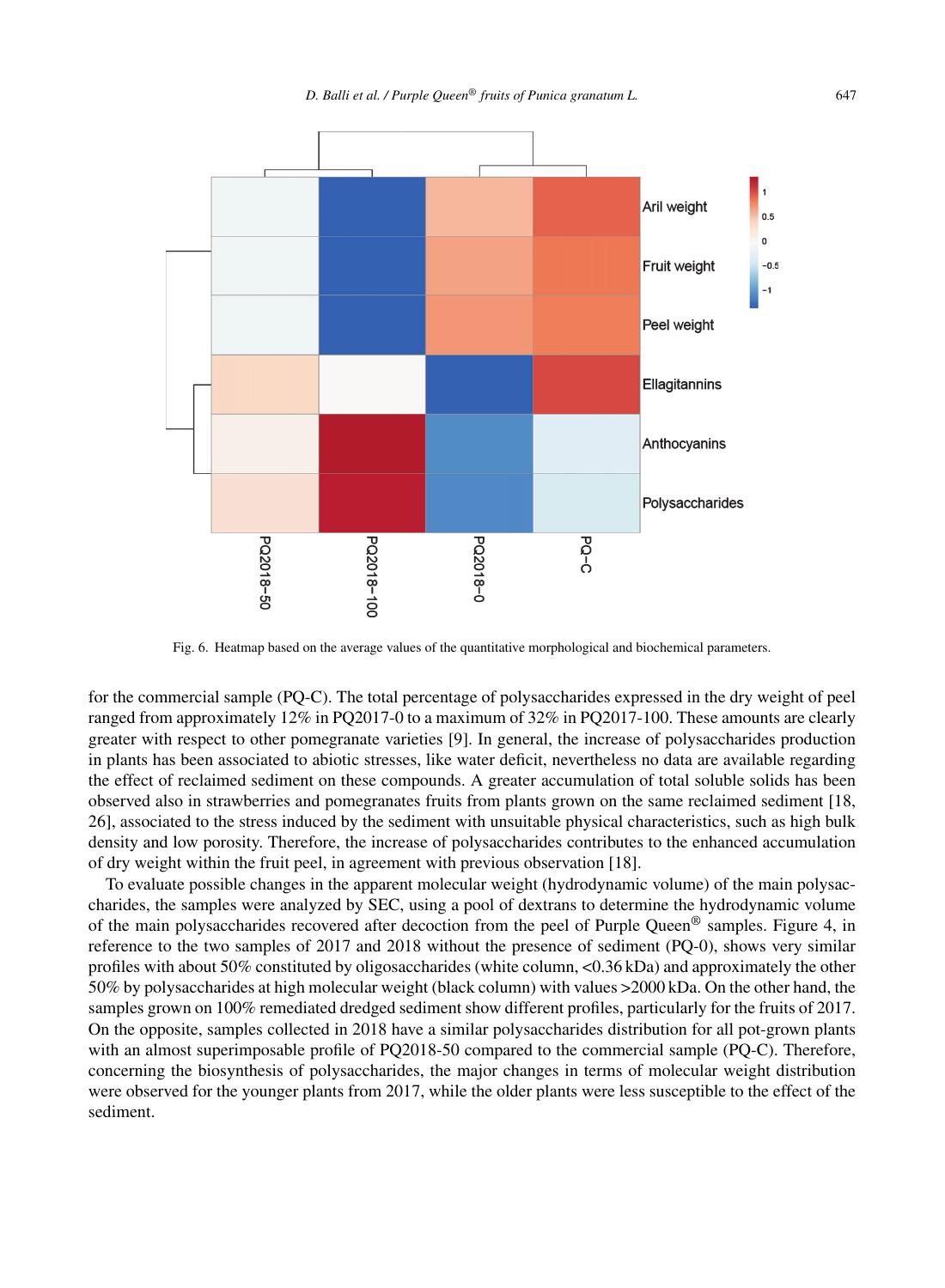To further investigate the sugar composition of the total polysaccharide fractions, samples PQ-C and PQ2018- 100 were dialysed and subjected to acidic hydrolysis. The aim was to verify if the similarity in their profiles after SEC could also be confirmed in terms of sugars content. Our findings highlighted the presence of glucose as major neutral sugar: 45% and 52% in PQ-C and PQ2018-100, respectively (Fig. 5). This result was predictable because of the presence of cellulose, which is reported as close to 20% of the total dietary fiber in pomegranate [27]. According to previous data on the absence or a very low content of starch in pomegranate fruit [28], the presence of glucose cannot be ascribable to the presence of starch. Galacturonic acid was 35% and 31% in PQ-C and PQ2018-100, respectively: galacturonic acid reported as the main polysaccharides in pomegranate [24, 29, 30] is linked to pectin structure.

In Purple Queen, the percentage of galacturonic acid was lower than previous values obtained for other pomegranate varieties [9] and it could be related to the fact that the analysis was carried out on the total crude polysaccharides and not on a purified extract containing only pectin. Other sugars, such as rhamnose, fucose, xylose, arabinose and galactose, are present in smaller quantities, less than 10% in both the samples.

# *3.5. Multivariate analysis*

The heatmap in Fig. 6 illustrates the couples of highest similarity among the studied fruit samples obtained from the trees grown on different substrates. Namely, PQ2018-0, the control sample, resulted very similar to the commercial fruits for the morphological traits and anthocyanin and polysaccharide concentration, while the fruit content of ellagitannins was quite different. On the other hand, the fruits of the trees grown on the remediated substrate (pure or mixed with commercial peat-based substrate), are clustered because of the lower weight of fruit organs, as well as for their higher content of anthocyanins and polysaccharides. Considering the studied parameters, all the morphological traits resulted highly correlated among them; a similar situation was observed for anthocyanin and polysaccharide concentration, while the content of ellagitannins resulted less associated to the previous compounds.

#### **4. Conclusions**

In this work, the nutraceutical profile of pomegranate fruits from trees cultivated on reclaimed dredged sediments was studied for the first time. The presence of the sediment was confirmed having a detrimental effect on fruit size and weight due to its unsuitable physical-chemical characteristics. However, this negative effect has been reduced by limiting the percentage of sediments added to the soil of older plants already adapted to growth on this new mixture of peat and sediment. The investigation by mass spectrometry allowed to confirm that the qualitative phenolic profiles of anthocyanins and ellagitannins was not modified by the presence of the dredged sediment. Conversely, fruits from plants cultivated only on sediment or in a mixture with peat showed significant increases of bioactive compounds both in arils and in peel in the two consecutive seasons studied. The juice and peel showed significant higher concentrations of anthocyanins and ellagitannins, respectively. A similar trend was also found for the polysaccharide fraction, which was notably increased proportionally to the percentage of the remediated sediment with glucose and galacturonic acid as main sugars.

Although our findings pointed out a positive impact on the nutraceutical profile of the fruits, further studies are needed to better elucidate the physiological mechanisms behind the biosynthesis of the bioactive compounds in pomegranate in relation to the use of sediment in cultivation.

# **Acknowledgments and Funding**

The study was supported by LIFE14 ENV/IT/000113 "*HORTISED*" and by Foundation Ente Cassa di Risparmio di Firenze (project code 2016.0959).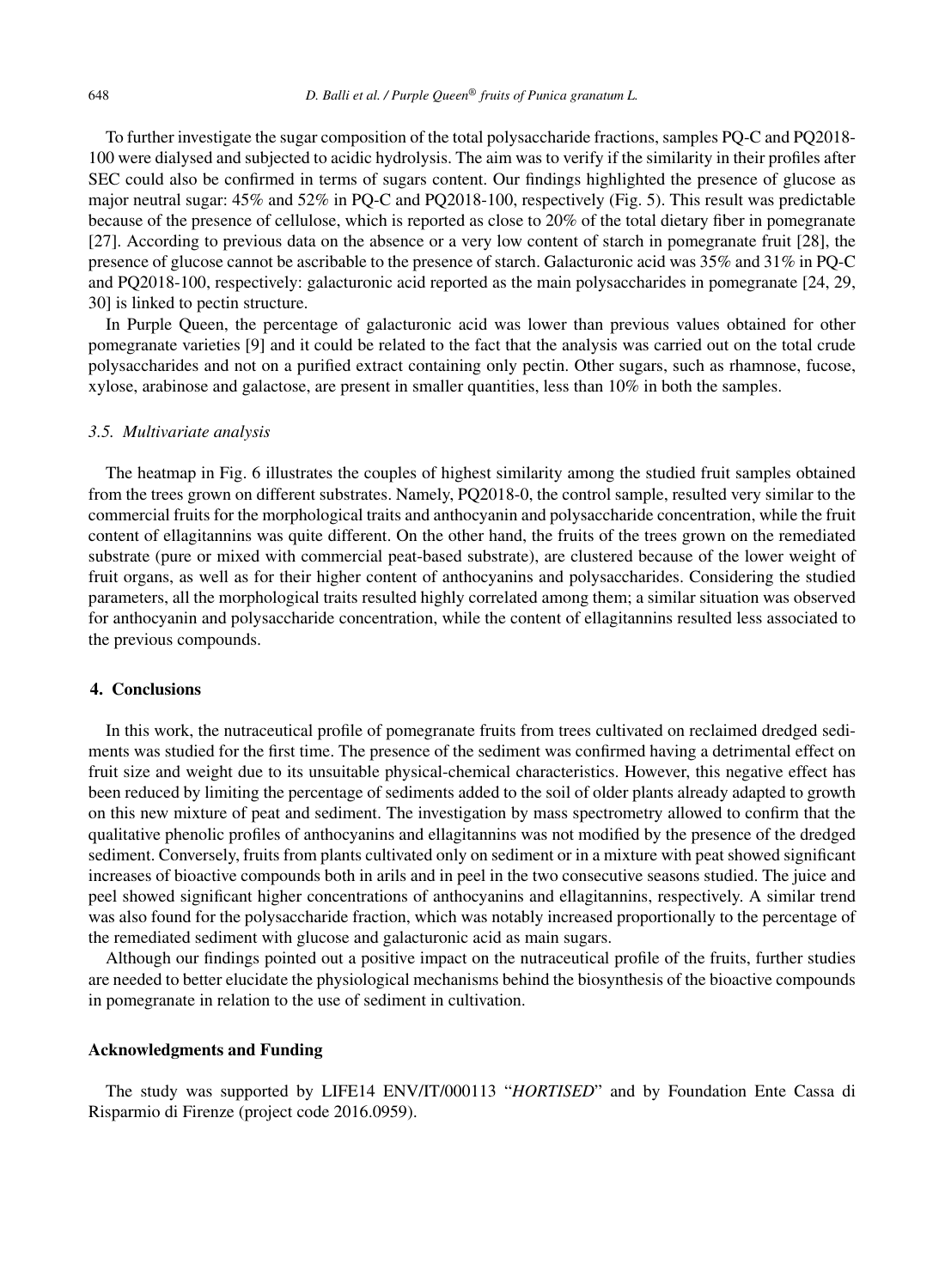# **Conflict of interest statement**

The authors have no conflict of interest to report.

#### **Authors' contributions**

DB and FT carried out the experiments and drafted the manuscript. MK, AA, PM and GM participated in the data analysis. MI supervised the analytical aspects of this research. EG and NM designed and coordinated this research. The authors read and approved the final manuscript.

# **Supplementary material**

The supplementary material is available in the electronic version of this article: [https://dx.doi.org/10.3233/JBR-](https://dx.doi.org/10.3233/JBR-200546)200546.

#### **References**

- [1] Pereira PHF, Oliveira TÍS, Rosa MF, Cavalcante FL, Moates GK, Wellner N, Waldron KW, Azeredo HMC. Pectin extraction from pomegranate peels with citric acid. Int. J. Biol. Macromol. 2016;88:373-9.
- [2] Hussein L, EL Mostafa G. Pomegranate: Cultivation, Pomological properties, Processing, Global Market and Health benefits. Food Sci. Technol. 2018.
- [3] Tom FA, Selma V. Urolithins, the rescue of "old" metabolites to understand a "new" concept: Metabotypes as a nexus among phenolic metabolism, microbiota dysbiosis, and host. Mol. Nutr. Food Res. 2017;61.
- [4] Singh B, Pal J, Kaur A, Singh N. Phenolic compounds as beneficial phytochemicals in pomegranate (*Punica granatum* L.) peel: A review. Food Chem. 2018;261:75-86.
- [5] Fischer UA, Carle R, Kammerer DR. Identification and quantification of phenolic compounds from pomegranate (*Punica granatum* L.) peel, mesocarp, aril and differently produced juices by HPLC-DAD–ESI/MS<sup>n</sup>. Food Chem. 2011;127:807-21.
- [6] Khatib M, Innocenti M, Giuliani C, Tamimi AA-, Romani A, Mulinacci N. Mesocarp and Exocarp of Laffan and Wonderful Pomegranate Varieties: By-Products as a Source of Ellagitannin. Int. J. Food Nutr. Sci 2017;4:1-7.
- [7] Joseph MM, Aravind SR, George SK, Varghese S, Sreelekha TT. A galactomannan polysaccharide from *Punica granatum* imparts *in vitro* and *in vivo* anticancer activity. Carbohy. Polym. 2013;98:1466-75.
- [8] Rout S, Banerjee R. Free radical scavenging, anti-glycation and tyrosinase inhibition properties of a polysaccharide fraction isolated from the rind from *Punica granatum*. Bioresour. Technol. 2007;98:3159-63.
- [9] Khatib M, Giuliani C, Rossi F, Adessi A, Al-Tamimi A, Mazzola G, Gioia D Di, Innocenti M, Mulinacci N. Polysaccharides from by-products of the Wonderful and Laffan pomegranate varieties: New insight into extraction and characterization. Food Chem. 2017;235:58-66.
- [10] Ahmadi Gavlighi H, Tabarsa M, You SG, Surayot U, Ghaderi-Ghahfarokhi M. Extraction, characterization and immunomodulatory property of pectic polysaccharide from pomegranate peels: Enzymatic vs conventional approach. Int. J. Biol. Macromol. 2018;116:698- 706.
- [11] Tortora K, Femia A Pietro, Romagnoli A, Sineo I, Khatib M, Mulinacci N, Giovannelli L, Caderni G. Pomegranate By-Products in Colorectal Cancer Chemoprevention: Effects in Apc-Mutated Pirc Rats and Mechanistic Studies *In Vitro* and *Ex Vivo*. Mol. Nutr. Food Res. 2018;62:1-10.
- [12] Tozzi F, Pecchioli S, Renella G, Melgarejo P, Legua P, Doni S, Masciandaro G, Giordani E, Lenzi A. Remediated marine sediment as growing medium for lettuce production: assessment of agronomic performance and food safety in a pilot experiment. J. Sci. Food Agric. 2019;99:5624-30.
- [13] Mattei P, Gnesini A, Gonnelli C, Marraccini C, Masciandaro G, Macci C, Doni S, Iannelli R, Lucchetti S, Nicese FP, Renella G. Phytoremediated marine sediments as suitable peat-free growing media for production of red robin photinia (*Photinia x fraseri*). Chemosphere. 2018;201:595-602.